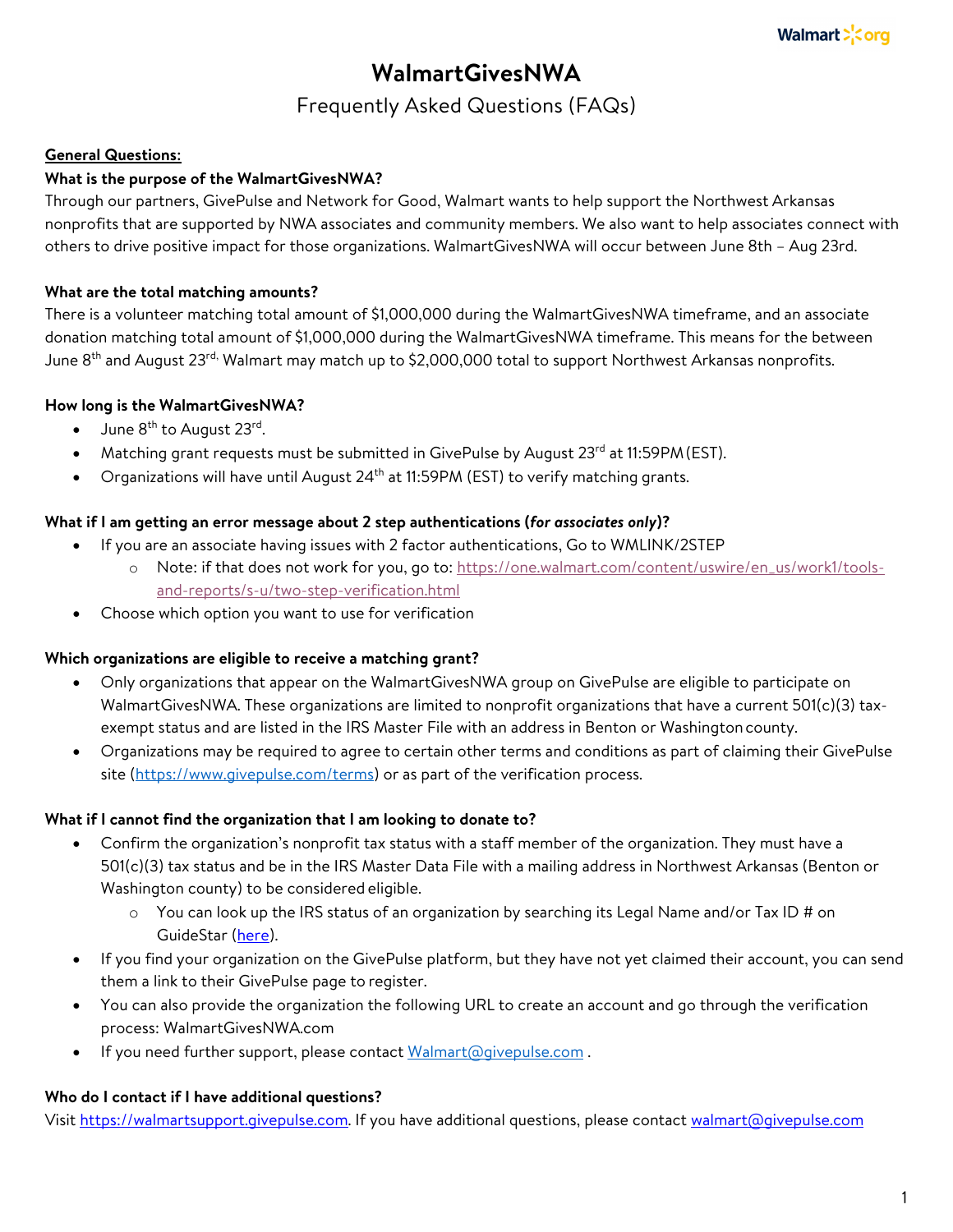#### **Policies:**

*Any nonprofit found to have made false representations relating to certifying an associate donation may be blocked from using the WalmartGivesNWA platform and may be banned from all other Walmart.org giving programs going forward.*

### **VOLUNTEER FAQs:**

#### **How can I volunteer and get a match through WalmartGivesNWA?**

Community members or associates must have a GivePulse account and have recorded eligible volunteer hours through GivePulse. Volunteer hours must adhere to the WalmartGivesNWA quidelines and take place between June 8<sup>th</sup> and August 23<sup>rd</sup>, 2019. To trigger a matching grant, the nonprofit will be required to confirm the hours volunteered and certify that the volunteer time met the WalmartGivesNWA guidelines. Please review the guidelines for details on organizations and activities that qualify and the process for submitting hours. If the \$1,000,000 total volunteer matching grant maximum is reached before August 23<sup>rd</sup>, no additional volunteer matching grants will be made.

#### **What is different about WalmartGivesNWA from Walmart's current Volunteerism Always Pays (VAP) and Event VAP programs?**

- Walmart's VAP and EVAP programs are only available for associates. A matching grant for eligible volunteered time on WalmartGivesNWA is open to all community members.
- Walmart will make a grant through GivePulse in honor of eligible volunteer hours completed by community members and/or associates between June 8<sup>th</sup> and August 23<sup>rd</sup>, up to a maximum total volunteer matching grant amount of \$1,000,000.
- Walmart's VAP and EVAP programs require a minimum of 25 hours of eligible volunteered time to generate a Walmart grant. On WalmartGivesNWA, an individual only has to volunteer a minimum of 1 hour with an eligible nonprofit in order to request a volunteer matching grant.
- Between June  $8^{th}$  August 23<sup>rd</sup>, associates who live and work in NWA will be automatically redirected from their VAP or EVAP site to WalmartGivesNWA.com. The VAP and EVAP site will open again on August 24<sup>th</sup>.

#### **How will I know if the maximum volunteer match grant amount has been reached?**

• If the maximum volunteer matching grant amount is reached, a message will be posted on the WalmartGivesNWA page on GivePulse and will be on the support portal under announcements. All volunteer match requests submitted after the volunteer matching maximum is reached will be rejected.

#### **Is there a difference between group and individual volunteer events on WalmartGivesNWA?**

No, individuals or groups can volunteer, but each individual will need to log their own hours in the system and request a match. Each eligible volunteer hour at an eligible Northwest Arkansas nonprofit may receive a match at a rate of \$10/hour. The volunteer hours must be verified by the nonprofit in order to receive the matching grant.

#### **Do all volunteer hours need to occur at the same time and place to qualify for a volunteer match?**

No. A volunteer can contribute less than one hour (e.g. 30 minutes), but they will need to volunteer for a total of at least one hour for the same organization to request a matchinggrant.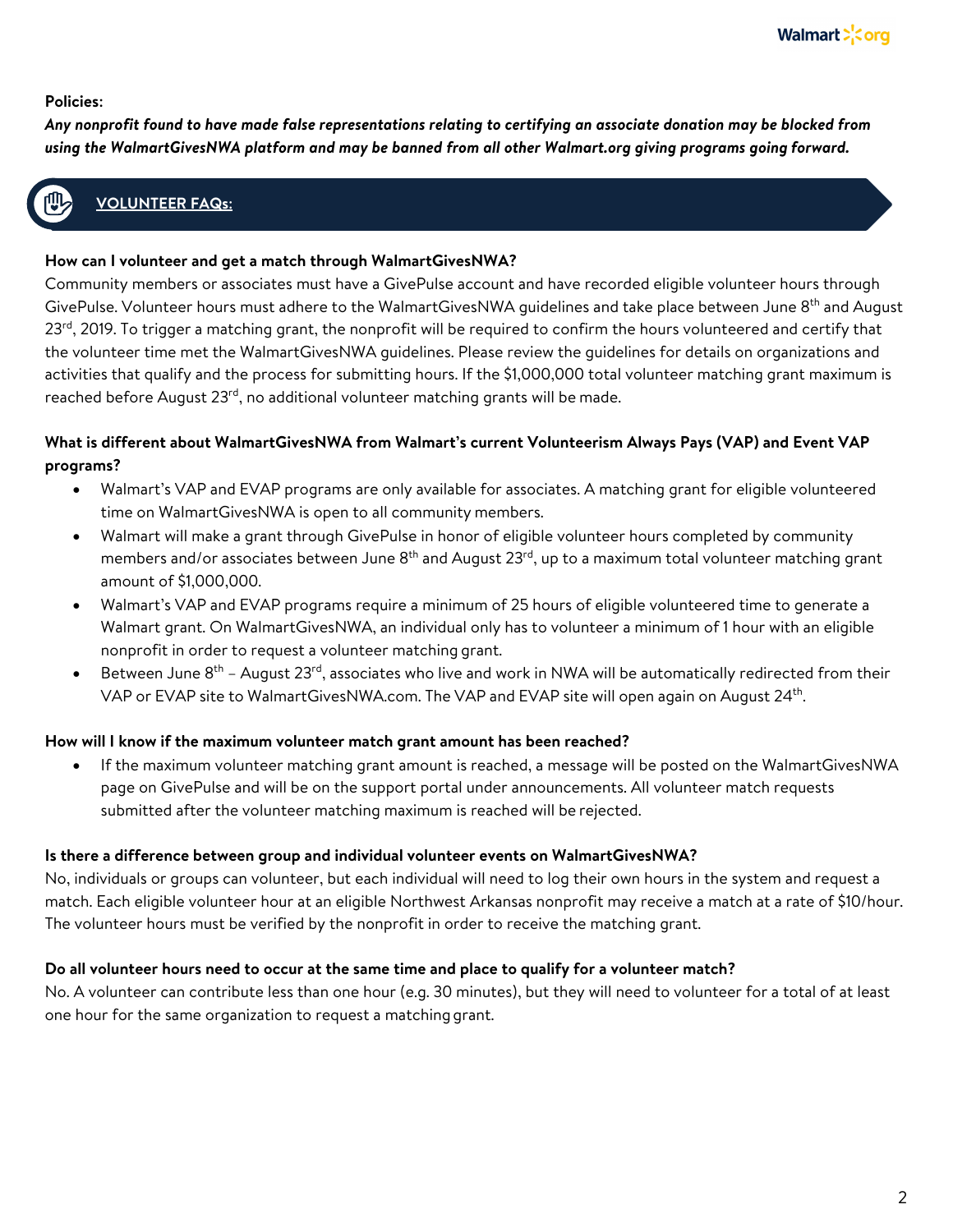#### **What are the matching grant levels for volunteerism?**

| Program                        | <b>Whoiseligibletorequesta</b><br>match?                  | Minimum Number of<br><b>Nolunteer Hours</b> | <b>Anticipated Grant</b><br><b>Amount for Eligible</b><br><b>Nolunteer Hour</b> | <b>Total Volunteer Grant</b><br><b>Matching Maximum</b> |
|--------------------------------|-----------------------------------------------------------|---------------------------------------------|---------------------------------------------------------------------------------|---------------------------------------------------------|
| Individual<br><b>Nolunteer</b> | Associates, Customers, or<br><b>NWA Community Members</b> |                                             | \$10/hour                                                                       | \$1,000,000                                             |

#### **What is considered compensation?**

An individual's time cannot be verified by an eligible organization for purposes of WalmartGivesNWA if the volunteer receives any type of monetary or non-monetary payment, reward or benefit from the nonprofit organization for which the individual is volunteering.

#### **When can I request a volunteer matching grant?**

Individualscanbegincountingvolunteerhoursfromthefirstdayof WalmartGivesNWA(June8th).Onceanindividualhas accumulated a minimum of 1 hour of time volunteered with an eligible NWA nonprofit through the GivePulse site, they willbeable torequesta matching grant. The last day to requesta match is August 23<sup>rd</sup> at 11:59PM (EST). Nonprofits will have until August 24<sup>th</sup> 11:59PM (EST) to complete the verification process for match requests.

#### **How many volunteer events can I take part in?**

Individuals can participate in an unlimited number of volunteer activities and request an unlimited number of matching grants from June 8<sup>th</sup> through August 23<sup>rd</sup> on WalmartGivesNWA. Only requests that are deemed eligible based on the WalmartGivesNWA guidelines may be approved. All requests are subject to the matching maximums.

#### **What volunteer activities are not considered eligible according to the WalmartGivesNWA guidelines?**

- Transportation to/from a volunteer function
- Wearing t-shirts, pins, buttons, bracelets, etc. for a cause
- Personal training prior to an event
- Virtual volunteerism (e.g. sleeping for a cause)

#### **If a volunteer matching grant is approved, where and when is the grant sent?**

If the submission meets eligibility guidelines, Walmart will make a donation (up to the volunteer matching maximum) equal to \$10 for each hour through GivePulse to Network for Good, a donor advised fund, recommending the charity for payment. To learn more about how donations to Network for Good work, please visit this site for more details. You can track whether your matching grant is approved on your personal dashboard on WalmartGivesNWA (please refer to the volunteer user guide on WalmartGivesNWA for full details on how to see all of your matching requests).

### **ASSOCIATE DONATION FAQs:**

#### **Who is eligible for a 2:1 match and how do I participate?**

The associate donation match is only open to Walmart associates that live and work in Northwest Arkansas, including Home Office locations (see attached list of eligible NWA facility locations). To participate, the associate must log in to the WalmartGivesNWA platform through Single Sign On (SSO) using their Walmart ID and password to be recognized as an associate. Walmart will match completed eligible donations made by associates through GivePulse on a 2:1 basis between June 8<sup>th</sup> and August 23<sup>rd</sup>, up to a maximum total donation matching amount of \$1,000,000. If the \$1,000,000 matching grant maximum is reached before August 23<sup>rd</sup>, no additional grants will be eligible. To learn more about how donations through GivePulse to Network for Good work, please visit this site.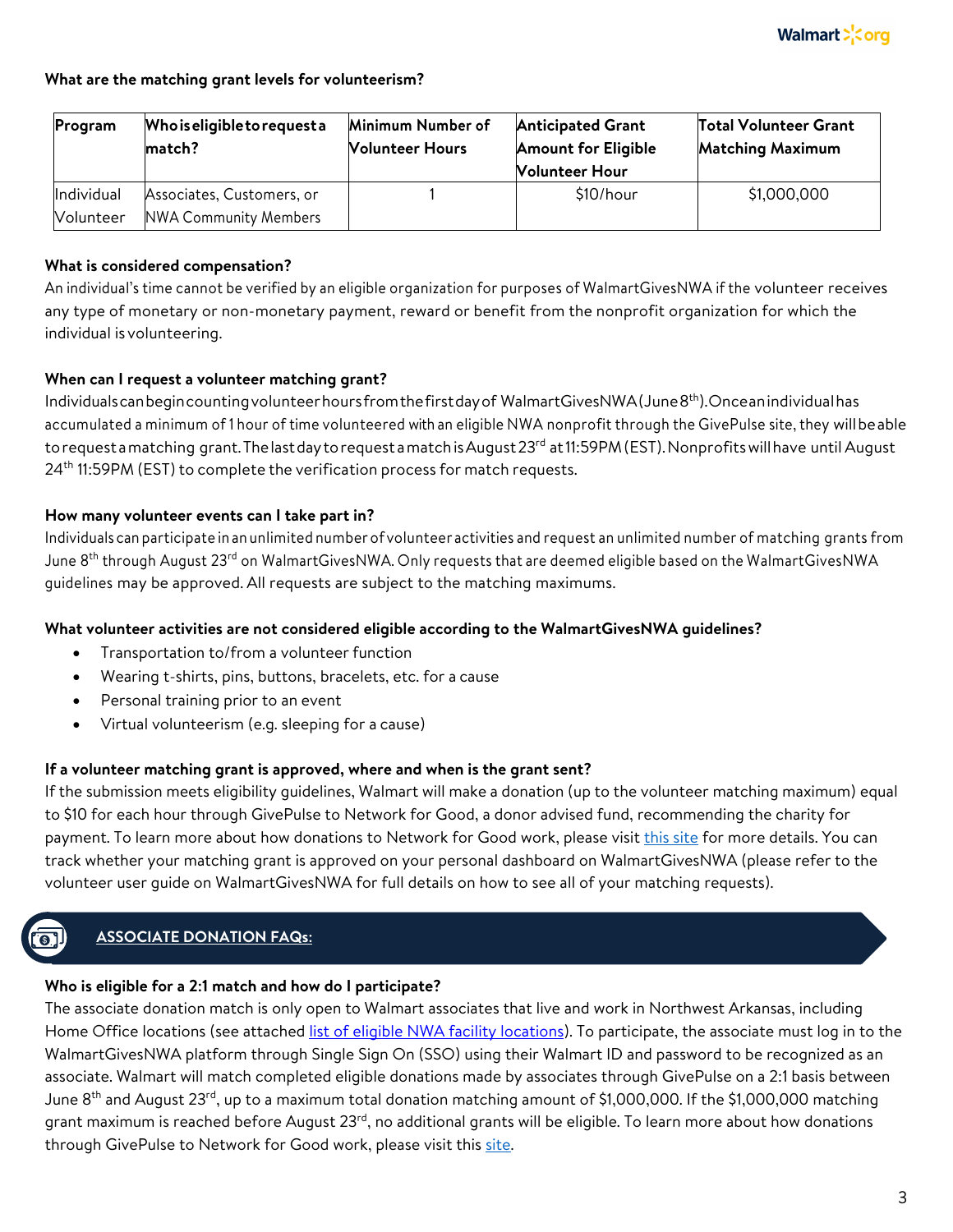#### **How will I know if the maximum associate donation matching amount has been reached?**

Once the maximum total donation match amount is reached, a message will be posted on the WalmartGivesNWA page on GivePulse, and in the announcement section of the WalmartGivesNWA Support Portal. All match requests submitted after the donation matching maximum is reached will be rejected.

#### **What are matching grant levels?**

| <b>Program</b> | Who is eligible to request a | <b>Anticipated Grant</b>            | <b>Maximum Total Donation Match</b> |
|----------------|------------------------------|-------------------------------------|-------------------------------------|
|                | match?                       | <b>Amount for Eligible Donation</b> | <b>Amount</b>                       |
| Donation       | Associates Only              | \$2 match/\$1 donated               | \$1,000,000                         |

#### **When can I request a matching grant for my donation from Walmart?**

Eligible Walmart associates may request a matching grant for donations made between June 8<sup>th</sup> and August 23<sup>rd</sup>, beginning from the first day of WalmartGivesNWA (June 8<sup>th</sup>). Once an associate has made at least \$1 verified donation through Network for Good on the GivePulse site, the associate may request a matching grant from Walmart through Network for Good on the GivePulse site. To learn more about how donations through GivePulse to Network for Good work, please visit this site.

#### **If a matching grant is approved, where and when is the grant sent?**

If the submission meets eligibility guidelines, Walmart will make a donation (until the donation maximum is met or within the WalmartGivesNWA timeframe) equal to \$2 for each \$1 donation an associate makes through GivePulse to Network for Good, a donor advised fund, recommending the nonprofit for payment. To learn more about how donations to Network for Good work, please visit this site for more details. You can track whether your matching grant is approved on your personal dashboard on WalmartGivesNWA (please refer to the associate donation user guide on WalmartGivesNWA for full details on how to see all of your matching requests).